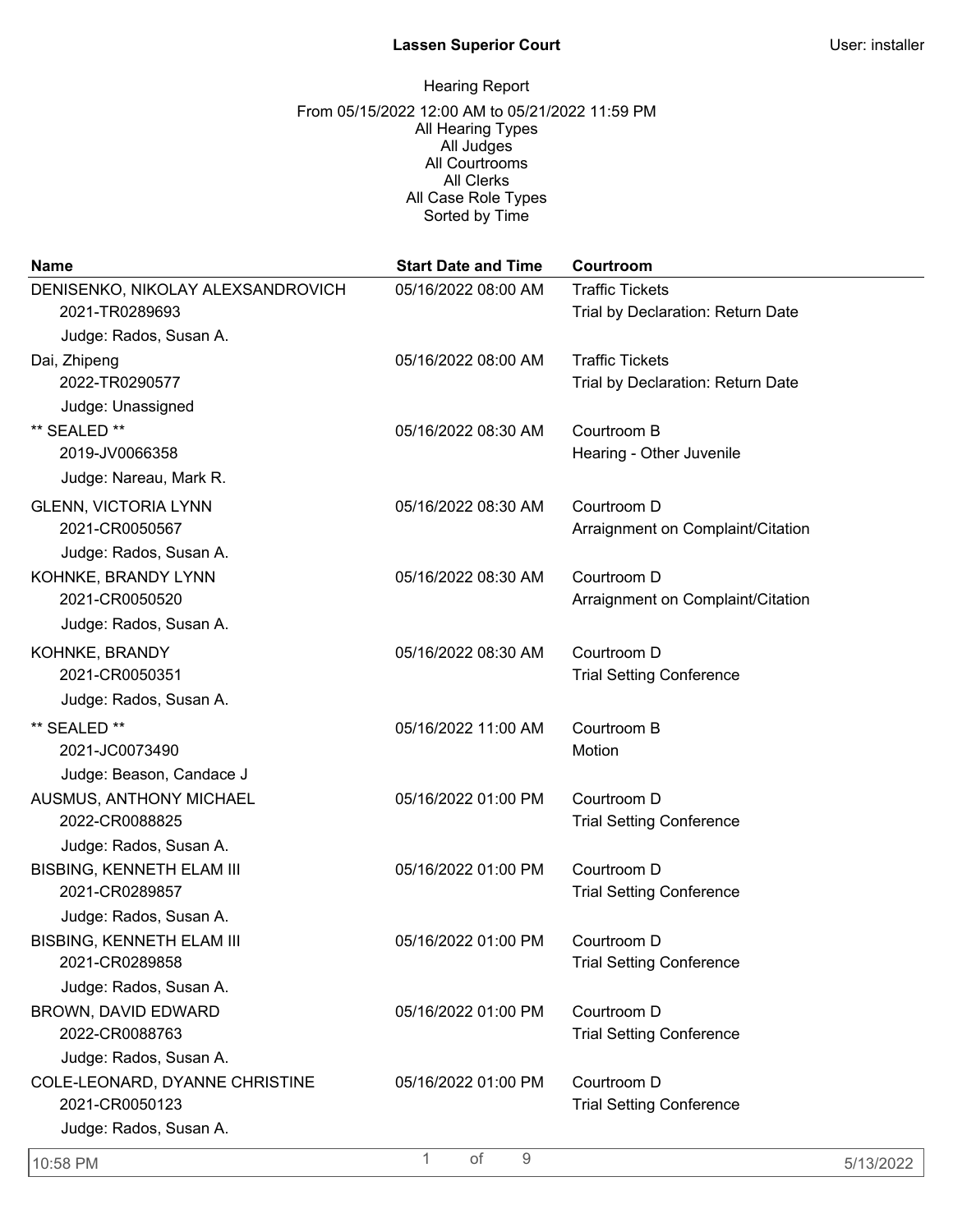| <b>Name</b>                   | <b>Start Date and Time</b> | Courtroom                             |
|-------------------------------|----------------------------|---------------------------------------|
| KEEGAN, STACY LYNETTE         | 05/16/2022 01:00 PM        | Courtroom D                           |
| 2021-CR0289471                |                            | <b>Trial Setting Conference</b>       |
| Judge: Rados, Susan A.        |                            |                                       |
| O'DONNELL, KEVIN GREGORY      | 05/16/2022 01:00 PM        | Courtroom D                           |
| 2022-CR0088718                |                            | <b>Trial Setting Conference</b>       |
| Judge: Nareau, Mark R.        |                            |                                       |
| ROSS, BRENT THOMAS            | 05/16/2022 01:00 PM        | Courtroom D                           |
| 2022-CR0088762                |                            | <b>Trial Setting Conference</b>       |
| Judge: Rados, Susan A.        |                            |                                       |
| SHORT, EDDIE LAYNE            | 05/16/2022 01:00 PM        | Courtroom D                           |
| 2021-CR0288805                |                            | <b>Trial Setting Conference</b>       |
| Judge: Rados, Susan A.        |                            |                                       |
| SISK, ROBERT LEON             | 05/16/2022 01:00 PM        | Courtroom D                           |
| 2022-CR0088717                |                            | <b>Trial Setting Conference</b>       |
| Judge: Rados, Susan A.        |                            |                                       |
| DREVES, DAVID CODY            | 05/16/2022 04:00 PM        | Courtroom D                           |
| 2021-CR0050574                |                            | Arraignment on Complaint/Citation     |
| Judge: Rados, Susan A.        |                            |                                       |
| ANAKALEA, DANNY DICKY         | 05/17/2022 08:30 AM        | Courtroom B                           |
| 2020-CR0050020                |                            | <b>Trial Readiness Conference</b>     |
| Judge: Nareau, Mark R.        |                            |                                       |
| ANAKALEA, DANNY DICKY         | 05/17/2022 08:30 AM        | Courtroom B                           |
| 2021-CR0050048                |                            | <b>Trial Readiness Conference</b>     |
| Judge: Nareau, Mark R.        |                            |                                       |
| ANAKALEA, DANNY DICKY         | 05/17/2022 08:30 AM        | Courtroom B                           |
| 2021-CR0286688                |                            | <b>Trial Setting Conference</b>       |
| Judge: Nareau, Mark R.        |                            |                                       |
| ANAKALEA, DANNY DICKY         | 05/17/2022 08:30 AM        | Courtroom B                           |
| 2021-CR0287903                |                            | <b>Trial Setting Conference</b>       |
| Judge: Nareau, Mark R.        |                            |                                       |
| ANAKALEA, DANNY DICKY         | 05/17/2022 08:30 AM        | Courtroom B                           |
| 2022-CR0088725                |                            | <b>Trial Readiness Conference</b>     |
| Judge: Nareau, Mark R.        |                            |                                       |
| <b>BILLINGS, ANTHONY CLEO</b> | 05/17/2022 08:30 AM        | Courtroom B                           |
| 2010-CR0042203                |                            | Resentencing/Modification of Sentence |
| Judge: Nareau, Mark R.        |                            |                                       |
| 10:58 PM                      | $\overline{2}$<br>of<br>9  | 5/13/2022                             |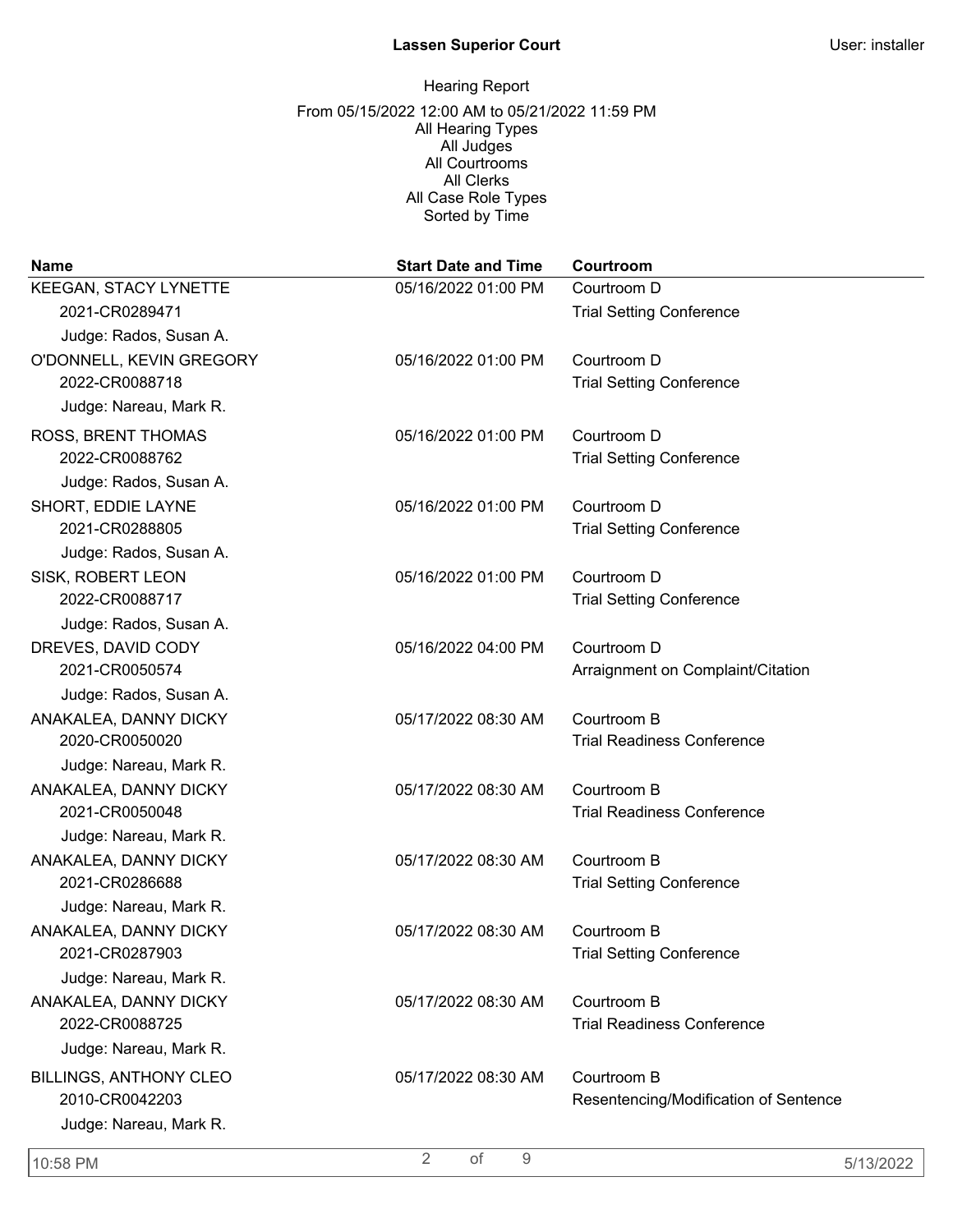| <b>Name</b>                         | <b>Start Date and Time</b> | Courtroom                                            |
|-------------------------------------|----------------------------|------------------------------------------------------|
| CURL, ORIN WAYNE                    | 05/17/2022 08:30 AM        | Courtroom B                                          |
| 2021-CR0050557                      |                            | <b>OSC Hearing</b>                                   |
| Judge: Nareau, Mark R.              |                            |                                                      |
| <b>CUTLER, COREY JAY</b>            | 05/17/2022 08:30 AM        | Courtroom B                                          |
| 2020-CR0076207                      |                            | <b>Trial Setting Conference</b>                      |
| Judge: Nareau, Mark R.              |                            |                                                      |
| <b>CUTLER, COREY JAY</b>            | 05/17/2022 08:30 AM        | Courtroom B                                          |
| 2021-CR0050069                      |                            | <b>Trial Setting Conference</b>                      |
| Judge: Nareau, Mark R.              |                            |                                                      |
| CUTLER, COREY JAY                   | 05/17/2022 08:30 AM        | Courtroom B                                          |
| 2021-CR0050104                      |                            | <b>Trial Setting Conference</b>                      |
| Judge: Nareau, Mark R.              |                            |                                                      |
| CUTLER, COREY JAY                   | 05/17/2022 08:30 AM        | Courtroom B                                          |
| 2021-CR0050244                      |                            | <b>Trial Setting Conference</b>                      |
| Judge: Nareau, Mark R.              |                            |                                                      |
| FINKS, KENNETH WADE                 | 05/17/2022 08:30 AM        | Courtroom B                                          |
| 2021-CR0050282                      |                            | <b>OSC Hearing</b>                                   |
| Judge: Nareau, Mark R.              |                            |                                                      |
| <b>GARCIA, STACEY LEE</b>           | 05/17/2022 08:30 AM        | Courtroom B                                          |
| 2020-CR0019343                      |                            | <b>Trial Readiness Conference</b>                    |
| Judge: Nareau, Mark R.              |                            |                                                      |
| KINNEE, CALVIN ERROL                | 05/17/2022 08:30 AM        | Courtroom B                                          |
| 2019-CR0048875                      |                            | Resentencing/Modification of Sentence                |
| Judge: Nareau, Mark R.              |                            |                                                      |
| LEE, JIMMY WAYNE                    | 05/17/2022 08:30 AM        | Courtroom B                                          |
| 2020-CR0023155                      |                            | <b>Violation of Probation</b>                        |
| Judge: Nareau, Mark R.              |                            |                                                      |
| LEE, JIMMY WAYNE<br>2021-CR0023295  | 05/17/2022 08:30 AM        | Courtroom B<br>Violation of Probation                |
| Judge: Nareau, Mark R.              |                            |                                                      |
|                                     |                            |                                                      |
| LUCATERO, ARMANDO<br>2018-CR0048666 | 05/17/2022 08:30 AM        | Courtroom B<br>Resentencing/Modification of Sentence |
| Judge: Nareau, Mark R.              |                            |                                                      |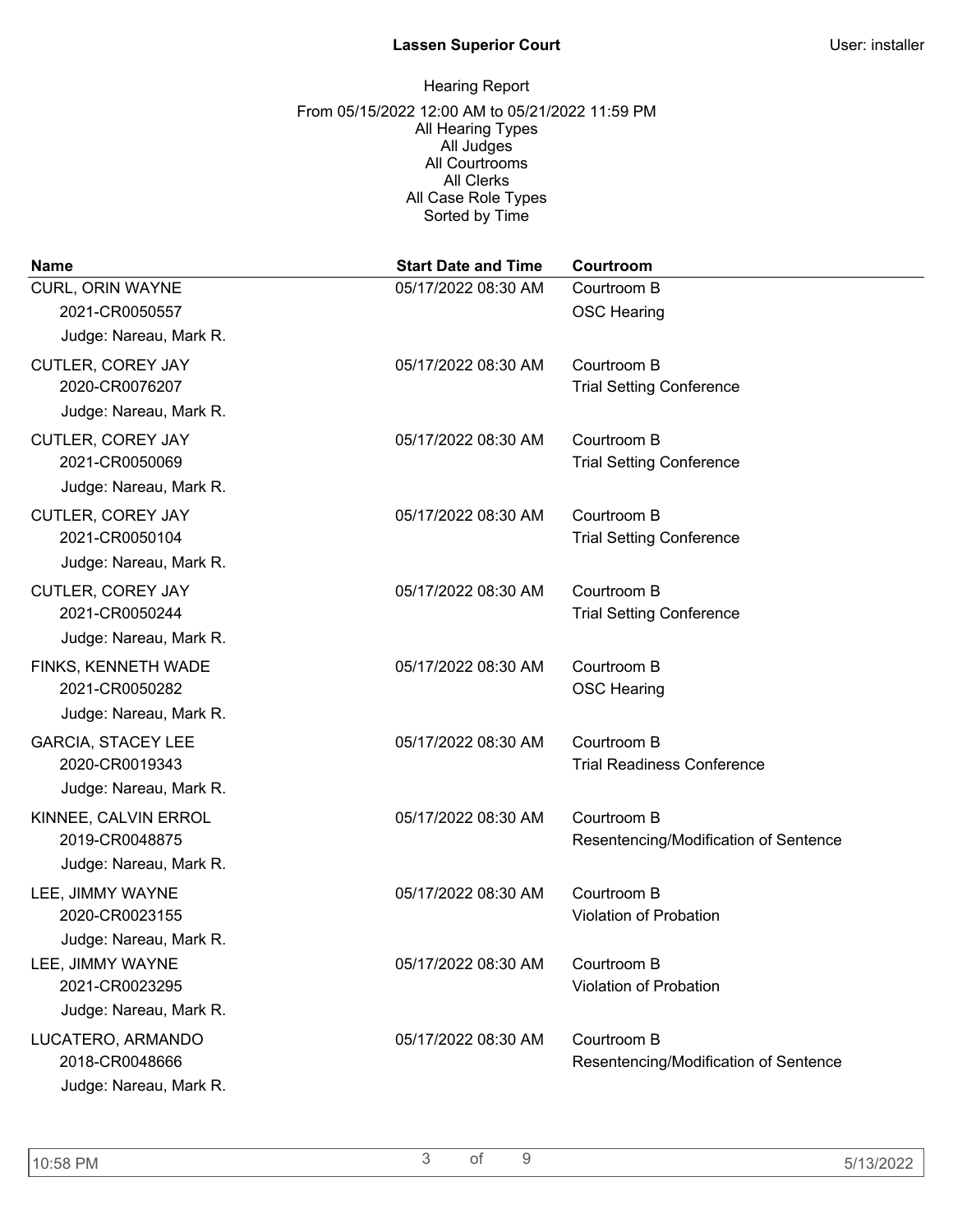| <b>Name</b><br>MAYFIELD, DAISY MARIE<br>2020-CR0050006<br>Judge: Nareau, Mark R. | <b>Start Date and Time</b><br>05/17/2022 08:30 AM | Courtroom<br>Courtroom B<br><b>PX Setting</b>        |
|----------------------------------------------------------------------------------|---------------------------------------------------|------------------------------------------------------|
| MAYFIELD, DAISY MARIE<br>2021-CR0050447<br>Judge: Nareau, Mark R.                | 05/17/2022 08:30 AM                               | Courtroom B<br><b>PX Setting</b>                     |
| PLASENCIA, VIRGINIA<br>2021-CR0050563<br>Judge: Nareau, Mark R.                  | 05/17/2022 08:30 AM                               | Courtroom B<br><b>OSC Hearing</b>                    |
| PORTILLO, VANILLO DARIO<br>2021-CR0050174<br>Judge: Nareau, Mark R.              | 05/17/2022 08:30 AM                               | Courtroom B<br>Sentencing                            |
| PORTILLO, VANILLO DARIO<br>2021-CR0050611<br>Judge: Nareau, Mark R.              | 05/17/2022 08:30 AM                               | Courtroom B<br>Sentencing                            |
| WOLF, DAVID WAYNE<br>2020-CR0049552<br>Judge: Nareau, Mark R.                    | 05/17/2022 08:30 AM                               | Courtroom B<br><b>OSC Hearing</b>                    |
| XIONG, JOHN<br>2018-CR0022638<br>Judge: Nareau, Mark R.                          | 05/17/2022 08:30 AM                               | Courtroom B<br>Resentencing/Modification of Sentence |
| YAOCH, NGIRMANG<br>2019-CR0279902<br>Judge: Nareau, Mark R.                      | 05/17/2022 08:30 AM                               | Courtroom B<br><b>Trial Setting Conference</b>       |
| YAOCH, NGIRMANG<br>2021-CR0050622<br>Judge: Nareau, Mark R.                      | 05/17/2022 08:30 AM                               | Courtroom B<br><b>Trial Setting Conference</b>       |
| SENAVSKY, NIKOLAS SIAK<br>2021-CR0050526<br>Judge: Nareau, Mark R.               | 05/17/2022 11:00 AM                               | Courtroom B<br><b>Trial Readiness Conference</b>     |
| Garner, Gregory Denver<br>2022-FL0061211<br>Judge: Rados, Susan A.               | 05/17/2022 01:00 PM                               | Courtroom D<br>RFO/Motion re DV Restraining Order    |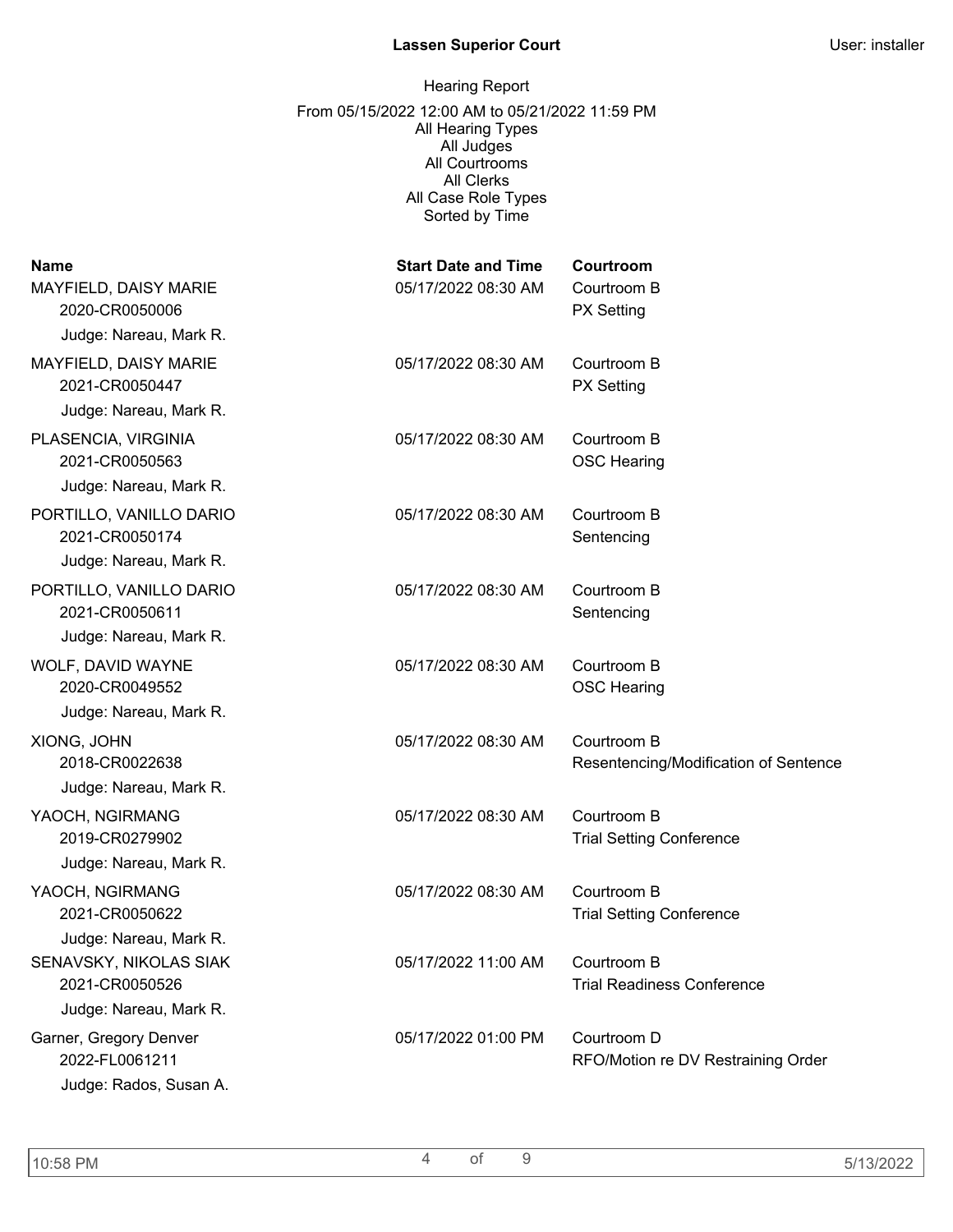| <b>Name</b><br>Taylor, Liana D<br>2022-FL0061211                       | <b>Start Date and Time</b><br>05/17/2022 01:00 PM | Courtroom<br>Courtroom D<br>RFO/Motion re DV Restraining Order |
|------------------------------------------------------------------------|---------------------------------------------------|----------------------------------------------------------------|
| Judge: Rados, Susan A.                                                 |                                                   |                                                                |
| BRADLEY, JOHN KEEGAN EINER<br>2017-CR0047878<br>Judge: Nareau, Mark R. | 05/18/2022 08:30 AM                               | Courtroom B<br><b>PX Setting</b>                               |
| CHANDLER, MICHAEL BRIAN<br>2021-CR0050404<br>Judge: Nareau, Mark R.    | 05/18/2022 08:30 AM                               | Courtroom B<br><b>PX Setting</b>                               |
| COPE, KEIGAN CHARLES<br>2021-CR0050262<br>Judge: Nareau, Mark R.       | 05/18/2022 08:30 AM                               | Courtroom B<br><b>PX Setting</b>                               |
| FINNIGAN, JAMES JOSEPH<br>2021-CR0023233                               | 05/18/2022 08:30 AM                               | Courtroom B<br><b>Disposition Conference</b>                   |
| Judge: Nareau, Mark R.<br>GARCIA, MIRANDA NICOLE<br>2020-CR0019310     | 05/18/2022 08:30 AM                               | Courtroom B<br><b>PX Setting</b>                               |
| Judge: Nareau, Mark R.                                                 |                                                   |                                                                |
| <b>GRAY, JERRY S</b><br>2022-CR0088874<br>Judge: Nareau, Mark R.       | 05/18/2022 08:30 AM                               | Courtroom B<br><b>PX Setting</b>                               |
| <b>GRAY, JERRY SHELLY</b><br>2021-CR0076220<br>Judge: Moody, Robert F. | 05/18/2022 08:30 AM                               | Courtroom B<br><b>Violation of PRCS</b>                        |
| HERNANDEZ, DAVID GARCIA<br>2021-CR0023387                              | 05/18/2022 08:30 AM                               | Courtroom B<br><b>PX Setting</b>                               |
| Judge: Nareau, Mark R.                                                 |                                                   |                                                                |
| KELLY, BRYCE DANIEL<br>2022-CR0088671                                  | 05/18/2022 08:30 AM                               | Courtroom B<br><b>PX Setting</b>                               |
| Judge: Nareau, Mark R.                                                 |                                                   |                                                                |
| MICONE, BRANDON LEE<br>2019-CR0049365<br>Judge: Nareau, Mark R.        | 05/18/2022 08:30 AM                               | Courtroom B<br><b>Trial Setting Conference</b>                 |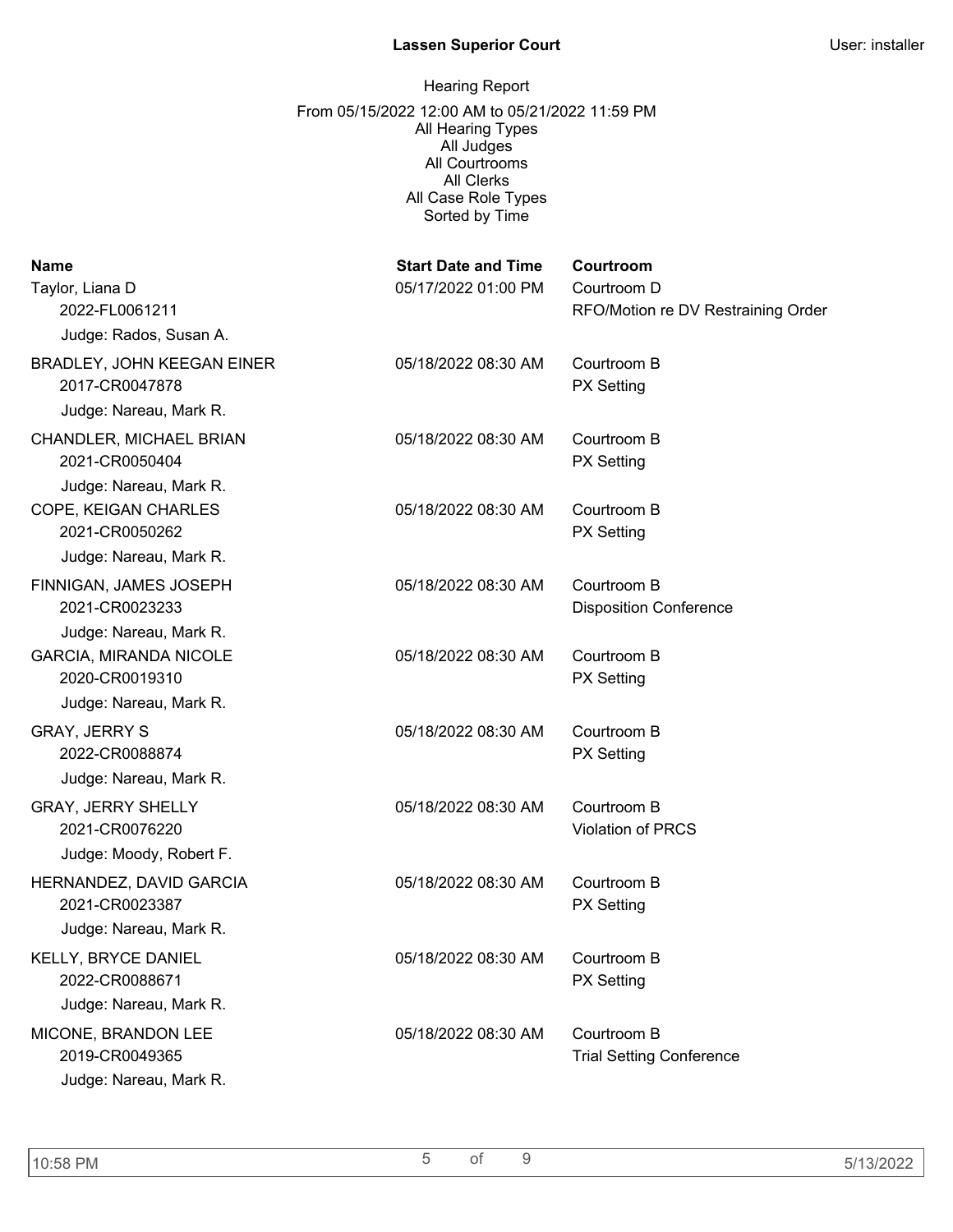| <b>Name</b><br>MICONE, BRANDON LEE<br>2022-CR0088723                                             | <b>Start Date and Time</b><br>05/18/2022 08:30 AM | Courtroom<br>Courtroom B<br><b>Trial Setting Conference</b> |
|--------------------------------------------------------------------------------------------------|---------------------------------------------------|-------------------------------------------------------------|
| Judge: Nareau, Mark R.<br>MICONE, BRANDON LEE<br>2022-CR0088748                                  | 05/18/2022 08:30 AM                               | Courtroom B<br><b>Trial Setting Conference</b>              |
| Judge: Nareau, Mark R.<br>MICONE, BRANDON LEE<br>2022-CR0088758                                  | 05/18/2022 08:30 AM                               | Courtroom B<br>PX Hearing                                   |
| Judge: Nareau, Mark R.<br>MICONE, BRANDON LEE<br>2022-CR0088759                                  | 05/18/2022 08:30 AM                               | Courtroom B<br>PX Hearing                                   |
| Judge: Nareau, Mark R.<br>MILLER, SAMANTHA ANNE<br>2020-CR0049882                                | 05/18/2022 08:30 AM                               | Courtroom B<br><b>PX Setting</b>                            |
| Judge: Nareau, Mark R.<br>Miller, James Malvin Jr<br>2022-CR0088669                              | 05/18/2022 08:30 AM                               | Courtroom B<br><b>PX Setting</b>                            |
| Judge: Nareau, Mark R.<br>Otten, William Christopher<br>2022-CR0088691<br>Judge: Nareau, Mark R. | 05/18/2022 08:30 AM                               | Courtroom B<br><b>PX Setting</b>                            |
| Taege, Carl Allen<br>2022-CR0088666                                                              | 05/18/2022 08:30 AM                               | Courtroom B<br><b>PX Setting</b>                            |
| Judge: Nareau, Mark R.<br>WOODALL, MICHAEL ANTHONY<br>2021-CR0050577                             | 05/18/2022 08:30 AM                               | Courtroom B<br>Sentencing                                   |
| Judge: Nareau, Mark R.<br>WOODALL, MICHAEL ANTHONY<br>2022-CR0088747                             | 05/18/2022 08:30 AM                               | Courtroom B<br>Sentencing                                   |
| Judge: Nareau, Mark R.<br>Wilson, Kendal Lynn<br>2022-CR0088784<br>Judge: Rados, Susan A.        | 05/18/2022 08:30 AM                               | Courtroom D<br><b>Court Trial</b>                           |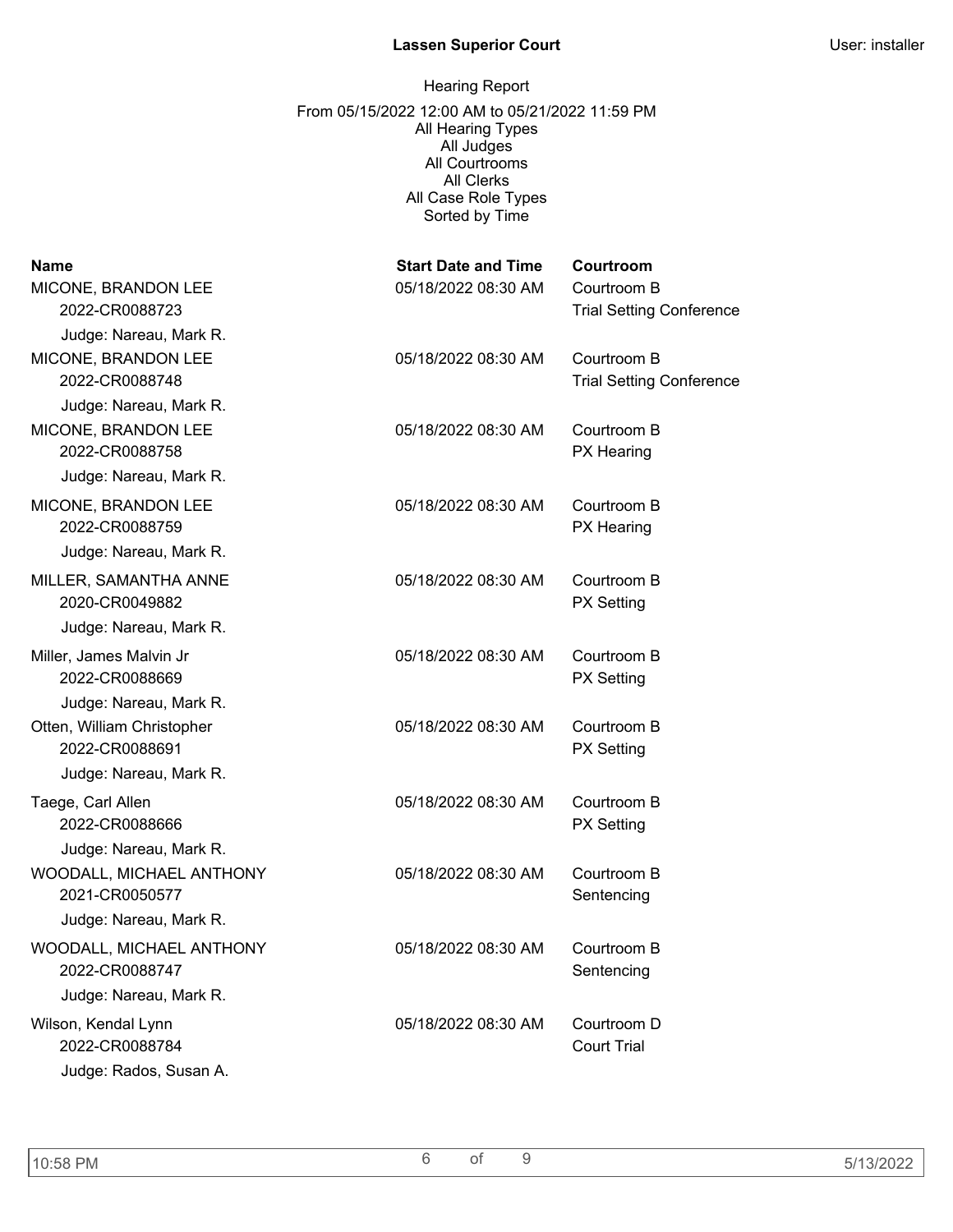| <b>Name</b>                                         | <b>Start Date and Time</b> | Courtroom                              |
|-----------------------------------------------------|----------------------------|----------------------------------------|
| <b>BRADLEY, JOHN KEEGAN EINER</b><br>2017-CR0047878 | 05/18/2022 01:00 PM        | Courtroom B<br>PX Hearing              |
| Judge: Nareau, Mark R.                              |                            |                                        |
| MICONE, BRANDON LEE<br>2022-CR0088758               | 05/18/2022 01:00 PM        | Courtroom B<br>PX Hearing              |
| Judge: Nareau, Mark R.                              | 05/18/2022 01:00 PM        | Courtroom B                            |
| MICONE, BRANDON LEE<br>2022-CR0088759               |                            | <b>PX Hearing</b>                      |
| Judge: Nareau, Mark R.                              |                            |                                        |
| ** SEALED **<br>2021-JU0066280                      | 05/18/2022 01:30 PM        | Courtroom B<br>Review - Other Juvenile |
| Judge: Nareau, Mark R.                              |                            |                                        |
| <b>GARCIA, MIRANDA NICOLE</b><br>2020-CR0019310     | 05/18/2022 01:30 PM        | Courtroom B<br><b>PX Hearing</b>       |
| Judge: Nareau, Mark R.                              |                            |                                        |
| <b>GRAY, JERRY S</b><br>2022-CR0088874              | 05/18/2022 01:30 PM        | Courtroom B<br>PX Hearing              |
| Judge: Nareau, Mark R.                              |                            |                                        |
| HERNANDEZ, DAVID GARCIA<br>2021-CR0023387           | 05/18/2022 01:30 PM        | Courtroom B<br>PX Hearing              |
| Judge: Nareau, Mark R.                              |                            |                                        |
| MILLER, SAMANTHA ANNE<br>2020-CR0049882             | 05/18/2022 01:30 PM        | Courtroom B<br><b>PX</b> Hearing       |
| Judge: Nareau, Mark R.                              |                            |                                        |
| Otten, William Christopher<br>2022-CR0088691        | 05/18/2022 01:30 PM        | Courtroom B<br>PX Hearing              |
| Judge: Nareau, Mark R.                              |                            |                                        |
| ANAKALEA, DANNY DICKY<br>2021-CR0050048             | 05/19/2022 09:00 AM        | Courtroom A<br><b>Jury Trial</b>       |
| Judge: Nareau, Mark R.                              |                            |                                        |
| <b>COUNTY OF LASSEN DCSS</b><br>2017-FL0060501      | 05/19/2022 01:00 PM        | Courtroom D<br><b>OSC Hearing</b>      |
| Judge: Rados, Susan A.                              |                            |                                        |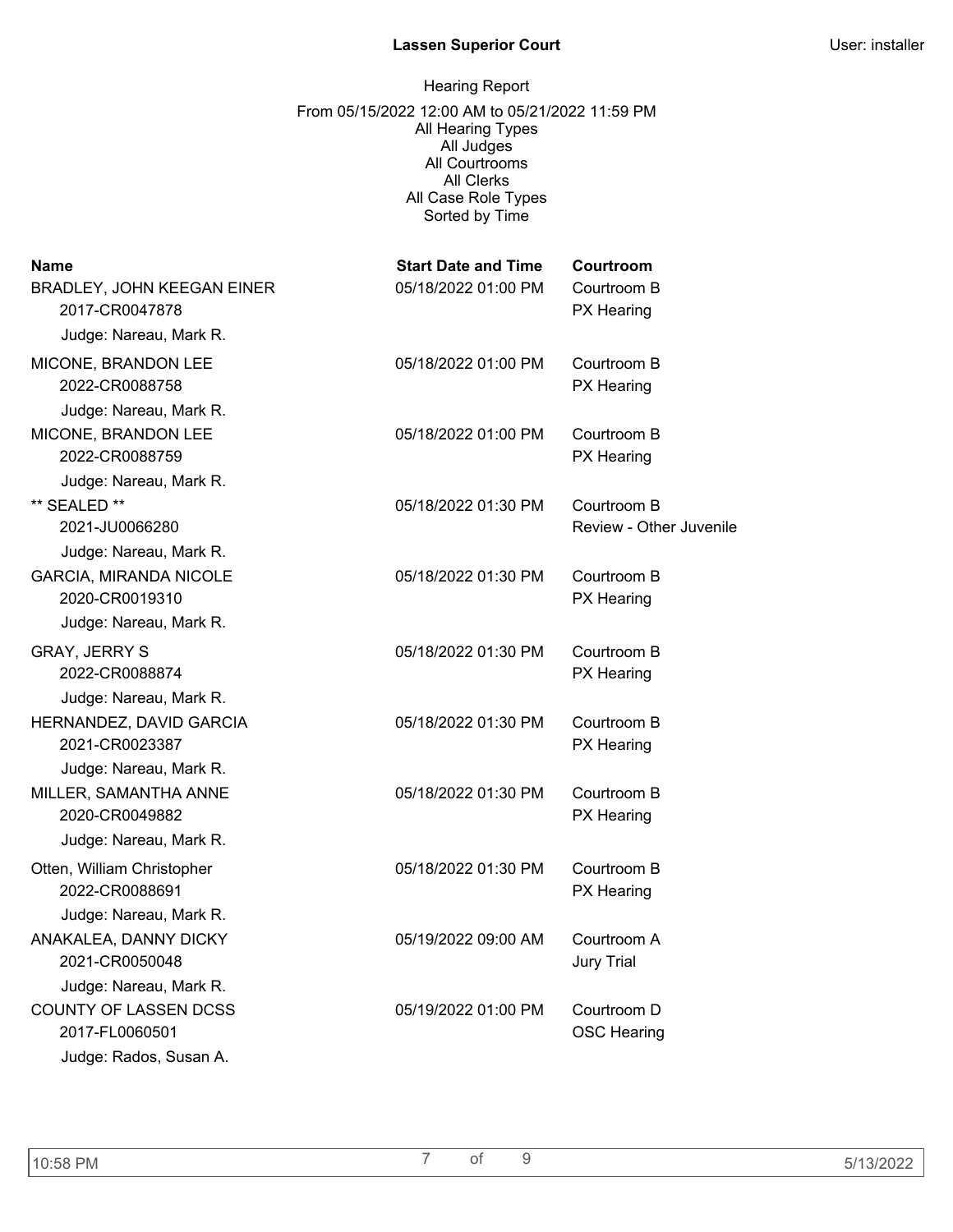## Hearing Report From 05/15/2022 12:00 AM to 05/21/2022 11:59 PM All Hearing Types All Judges All Courtrooms All Clerks All Case Role Types Sorted by Time

| <b>Name</b><br><b>COUNTY OF LASSEN</b><br>2013-FL0059702 | <b>Start Date and Time</b><br>05/19/2022 01:00 PM | Courtroom<br>Courtroom D<br><b>OSC Hearing</b> |
|----------------------------------------------------------|---------------------------------------------------|------------------------------------------------|
| Judge: Rados, Susan A.                                   |                                                   |                                                |
| <b>COUNTY OF SHASTA</b><br>2017-FL0060501                | 05/19/2022 01:00 PM                               | Courtroom D<br><b>OSC Hearing</b>              |
| Judge: Rados, Susan A.                                   |                                                   |                                                |
| <b>GOMEZ, YANETH</b><br>2018-FL0060682                   | 05/19/2022 01:00 PM                               | Courtroom D<br><b>OSC Hearing</b>              |
| Judge: Rados, Susan A.                                   |                                                   |                                                |
| KELTNER, DANIEL STEVEN<br>2017-FL0060501                 | 05/19/2022 01:00 PM                               | Courtroom D<br><b>OSC Hearing</b>              |
| Judge: Rados, Susan A.                                   |                                                   |                                                |
| KELTNER, ETHAN JACKSON<br>2017-FL0060501                 | 05/19/2022 01:00 PM                               | Courtroom D<br><b>OSC Hearing</b>              |
| Judge: Rados, Susan A.                                   |                                                   |                                                |
| <b>LASSEN COUNTY DCSS</b><br>2018-FL0060682              | 05/19/2022 01:00 PM                               | Courtroom D<br><b>OSC Hearing</b>              |
| Judge: Rados, Susan A.                                   |                                                   |                                                |
| NEWSOM, JENNIFER LEIGH<br>2017-FL0060501                 | 05/19/2022 01:00 PM                               | Courtroom D<br><b>OSC Hearing</b>              |
| Judge: Rados, Susan A.                                   |                                                   |                                                |
| <b>TAPIA, CHRISTIAN S</b><br>2013-FL0059702              | 05/19/2022 01:00 PM                               | Courtroom D<br><b>OSC Hearing</b>              |
| Judge: Rados, Susan A.                                   |                                                   |                                                |
| TAPIA, HEAVYN M<br>2013-FL0059702                        | 05/19/2022 01:00 PM                               | Courtroom D<br><b>OSC Hearing</b>              |
| Judge: Rados, Susan A.                                   |                                                   |                                                |
| TAPIA, JAMIE DAWN<br>2013-FL0059702                      | 05/19/2022 01:00 PM                               | Courtroom D<br><b>OSC Hearing</b>              |
| Judge: Rados, Susan A.                                   |                                                   |                                                |
| TAPIA, SIENNA<br>2013-FL0059702                          | 05/19/2022 01:00 PM                               | Courtroom D<br><b>OSC Hearing</b>              |
| Judge: Rados, Susan A.                                   |                                                   |                                                |

10:58 PM 8 of